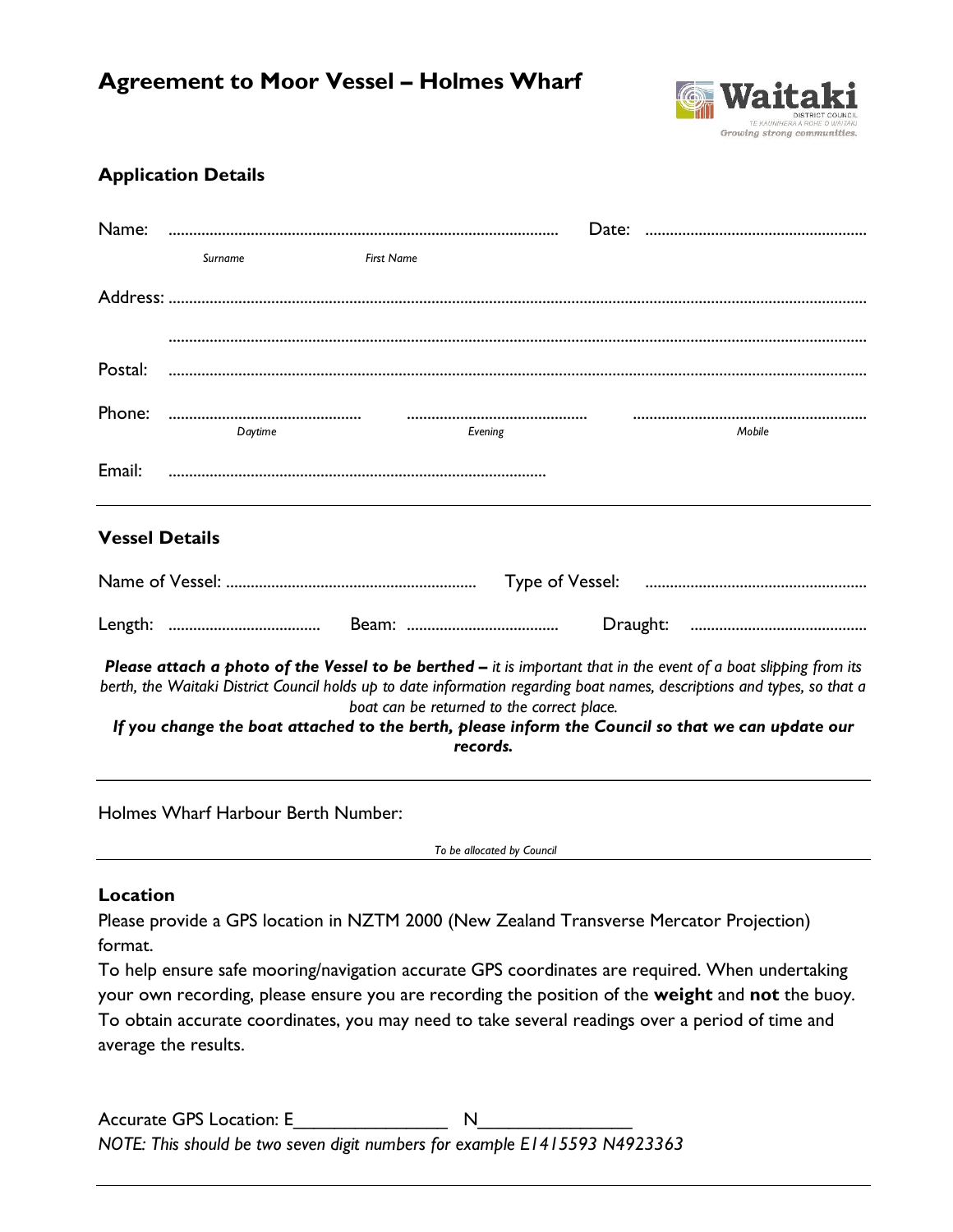#### **Assessment of Effects on the Environment**

Within a reasonable distance of the activity are there

- (a) Obvious signs of fish, marine mammals, birds, aquatic plants etc.?
- (b) Recreational activities carried out (e.g. swimming, fishing, rowing)?
- (c) Areas of particular aesthetic or scientific value (e.g. archaeological sites)?
- (d) Areas or aspects of significance to Iwi?
- (e) Will hazardous or toxic chemicals be used or stored on the vessel (e.g. fuel)?

| <b>Yes</b> | <b>No</b> | <b>Not</b><br><b>Known</b> |  |  |
|------------|-----------|----------------------------|--|--|
|            |           |                            |  |  |
|            |           |                            |  |  |
|            |           |                            |  |  |
|            |           |                            |  |  |
|            |           |                            |  |  |
|            |           |                            |  |  |
|            |           |                            |  |  |

If you have answered yes to any of the above, describe what steps you propose to take to mitigate any effects.

........................................................................................................................................................................................... ........................................................................................................................................................................................... ........................................................................................................................................................................................... ........................................................................................................................................................................................... ...........................................................................................................................................................................................

*Noxious pest plants*

Will you ensure that the boat is regularly inspected an all noxious weed material is removed from it and disposed of appropriately onshore? The state of the Yes / No

#### *Harbour Berth Liabilities*

The Waitaki District Council:

- (1) Is not liable in any event for the position, inefficiency or insecurity of the berth;
- (2) Is not responsible for any damage that may arise to any vessel permitted to use a Harbour berth;
- (3) May investigate a Harbour berth site which has been left vacant for an extended period;
- (4) May take action against anyone discharging harmful substances into the harbour.

This agreement is between the Waitaki District Council and the party specified on this Agreement. Both parties agree this agreement relates solely to space and no undertaking is offered or expected regarding safety, fitness for purpose, security, etc.